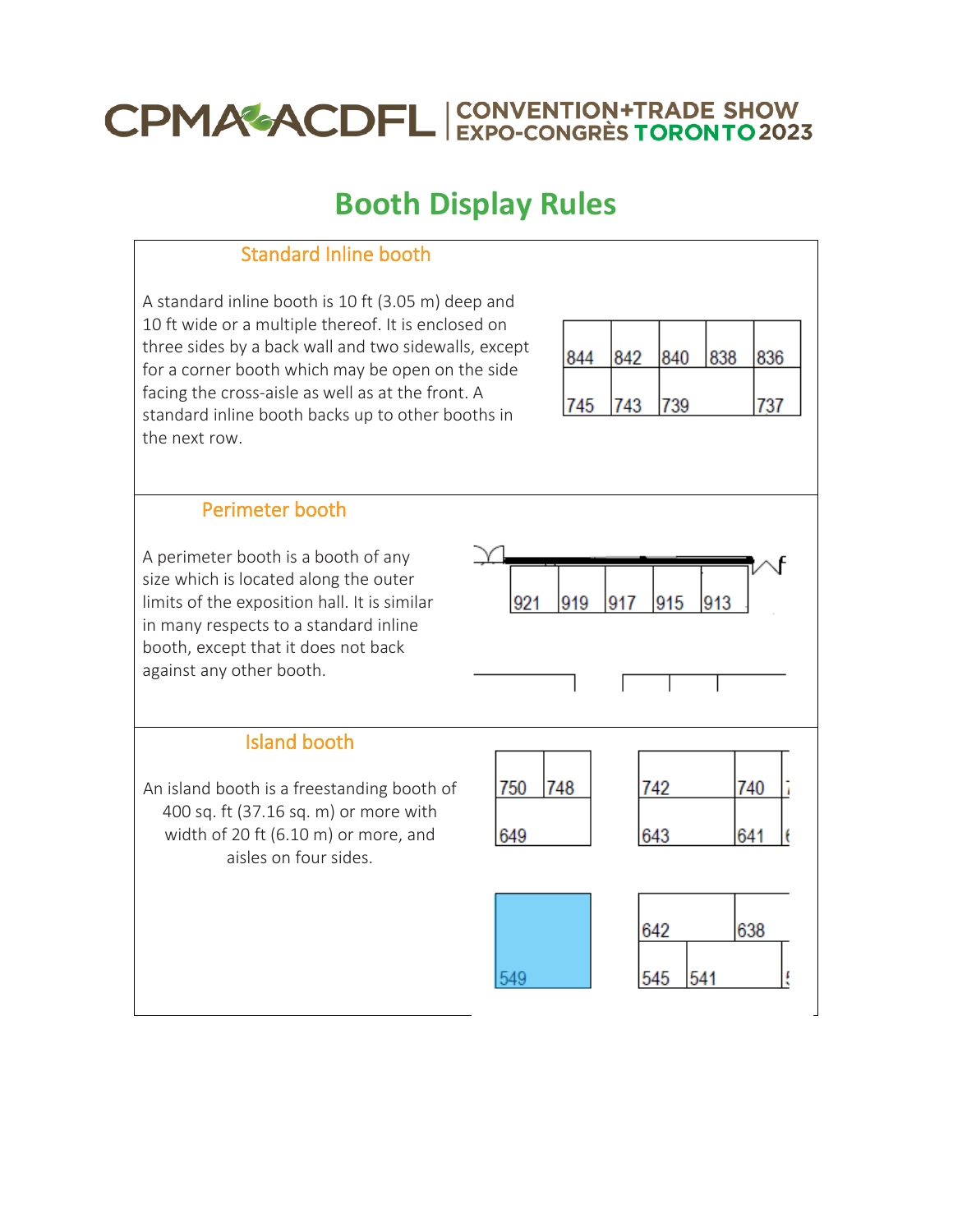## Standard Inline Booth

- Carpet or floor covering is required in the exhibit space at the exhibitor's expense.
- An eight-foot high draped backwall and 3-ft high draped sidewalls are provided by show management
- Hanging signs are not permitted
- The maximum height of 8 ft 3 in is allowed only in the rear half of the booth space (from the backline to 5 ft from the



aisle) with a 4 ft height restriction imposed on all materials in the front half of the booth forward to the aisle. For booths greater than 10 ft by 10 ft, all display fixtures and materials over 4 ft in height and placed within 10 ft of an adjoining exhibit must be confined to that area of the exhibitor's space which is within 5 ft of the backline.

- Canopies or false ceilings, which are considered as display material, may be utilized by the exhibitor provided they do not exceed the height limitations for display material and do not obstruct the line of sight. Supports for canopies or false ceilings are limited to a single vertical support not to exceed 3 in diameter at the corners of the exhibit space.
- All booth materials must be flame-resistant and conform to Fire Department Regulations Review the full [Fire Safety Regulations](https://www.mtccc.com/wp-content/uploads/2016/10/05_Fire_Regulations_for_Exhibitors_22-23-aoda.pdf) for complete details
- All electrical equipment must bear a certification mark or field approval label of an organization which has been accredited by the standards council of Canada to approve electrical equipment. Equipment not bearing an approved marking must apply for Permission to Show. More information on approved markings and application forms can be found here: [ESA Permission to Show](https://www.mtccc.com/wp-content/uploads/2016/10/17_Permission_to_Show-21-22.pdf)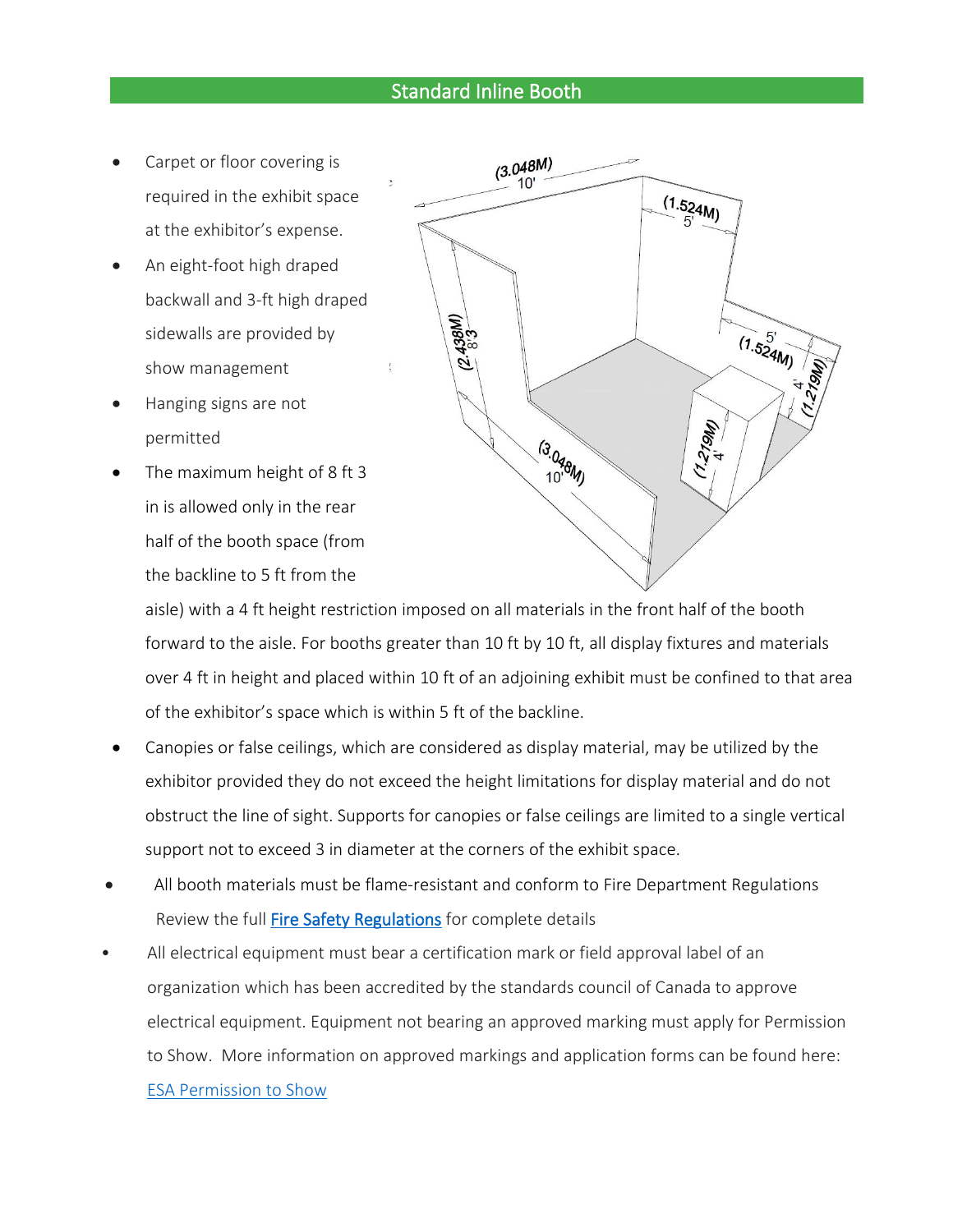#### Perimeter Booths



- An eight-foot high draped backwall and 3-ft high draped sidewalls are provided by show management
- Carpet or floor covering is required in the exhibit space at the exhibitor's expense
- Hanging signs are permitted to a maximum height of 16ft to the bottom of the sign from the floor and 18ft to the top of the sign. Approval for the use of hanging signs and graphics must be received from Show Management prior to installation.
- Exhibits with display elements over 12 ft in height, must submit plans for approval to ensure structural integrity
- The maximum height of 16 ft is allowed only in the rear half of the booth space (from the backline to 5 ft from the aisle) with a 4 ft height restriction imposed on all materials in the front half of the booth forward to the aisle. For booths greater than 10x10ft, all display fixtures and materials over 4 ft in height and placed within 10 ft of an adjoining exhibit must be confined to that area of the exhibitor's space which is within 5 ft of the backline.
- Canopies or false ceilings may be utilized by the exhibitor provided they do not exceed the height limitations for display material and do not obstruct the line of sight. Supports for canopies or false ceilings are limited to a single vertical support not to exceed 3 inch in diameter at the corners of the exhibit space.
- All booth materials must be flame-resistant and conform to Fire Department Regulations Review the full [Fire Safety Regulations](https://www.mtccc.com/wp-content/uploads/2016/10/05_Fire_Regulations_for_Exhibitors_22-23-aoda.pdf) for complete details
- All electrical equipment must bear a certification mark or field approval label of an organization which has been accredited by the standards council of Canada to approve electrical equipment. Equipment not bearing an approved marking must apply for Permission to Show. More information on approved markings and application forms can be found here:

[ESA Permission to Show](https://www.mtccc.com/wp-content/uploads/2016/10/17_Permission_to_Show-21-22.pdf)